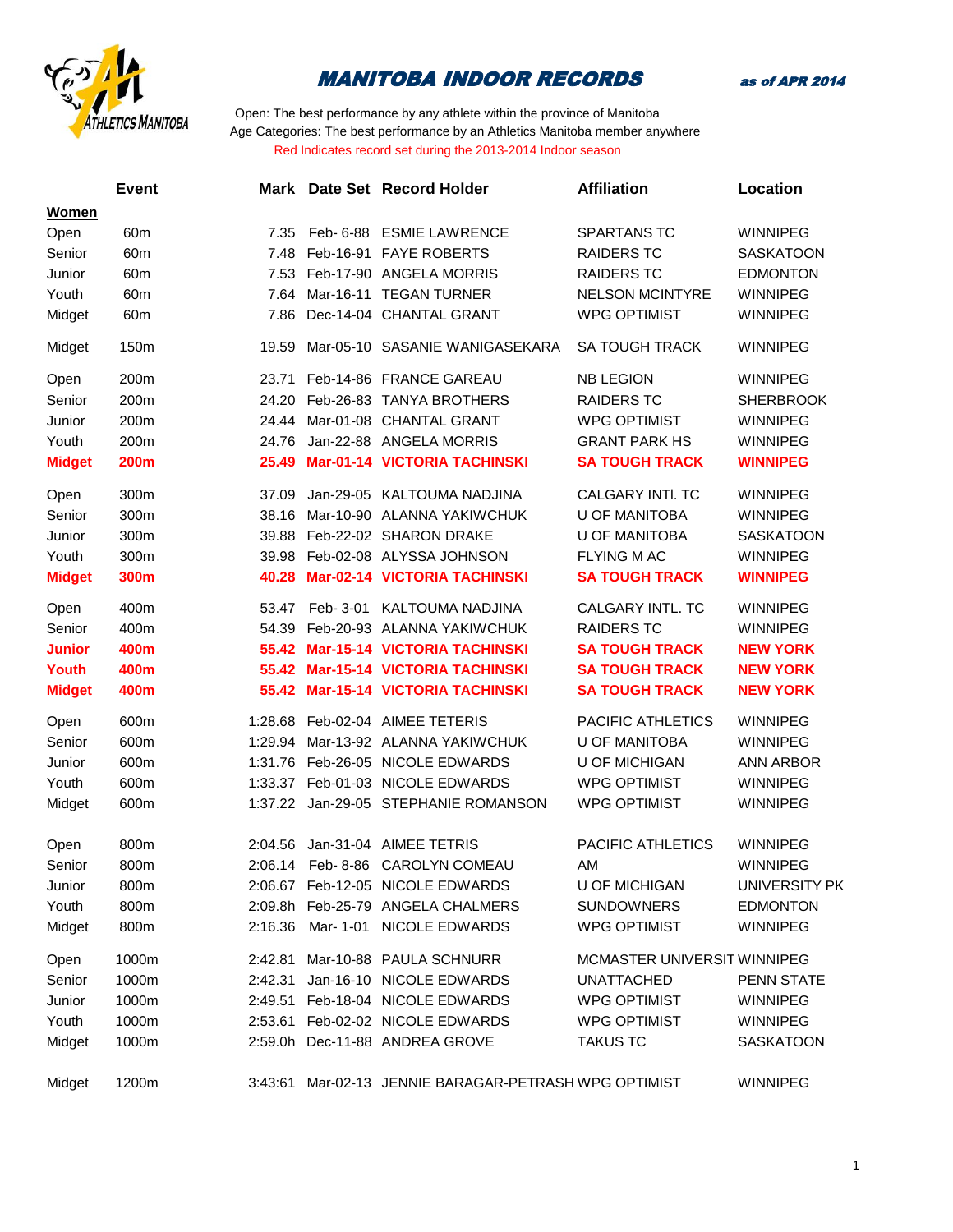

as of APR 2014

|               | <b>Event</b> |             |          |                 | Mark Date Set Record Holder         | <b>Affiliation</b>                                                      | Location             |
|---------------|--------------|-------------|----------|-----------------|-------------------------------------|-------------------------------------------------------------------------|----------------------|
| <b>Women</b>  |              |             |          |                 |                                     |                                                                         |                      |
| Open          | 1500m        |             | 4:13.6h  | Feb- 9-80       | <b>JAN MERRILL</b>                  | <b>USA</b>                                                              | <b>WINNIPEG</b>      |
| <b>Senior</b> | 1500m        |             | 4:07.61  | <b>Mar-3-14</b> | <b>NICOLE SIFUENTES</b>             | <b>UNATTACHED</b>                                                       | <b>POLAND</b>        |
| Junior        | 1500m        |             |          |                 | 4:21.0h Feb-09-80 NANCY RETTIE      | <b>RAIDERS TC</b>                                                       | <b>WINNIPEG</b>      |
| Youth         | 1500m        |             |          |                 | 4:32.5h Dec-28-79 NANCY RETTIE      | <b>RAIDERS TC</b>                                                       | <b>SASKATOON</b>     |
| Midget        | 1500m        |             | 4:40.4h  |                 | Dec-14-01 NICOLE EDWARDS            | <b>WPG OPTIMIST</b>                                                     | <b>WINNIPEG</b>      |
| Midget        | 2000m        |             | 6:44.02  | Mar-1-13        | JENNIE BARAGAR-PETRASH WPG OPTIMIST |                                                                         | <b>WINNIPEG</b>      |
| Open          | 3000m        |             | 9:04.88  |                 | Mar-12-88 BRENDA SHACKLETON         | <b>U OF VICTORIA</b>                                                    | <b>WINNIPEG</b>      |
| Senior        | 3000m        |             | 9:11.71  |                 | Feb-18-90 ANGELA CHALMERS           |                                                                         | <b>EDMONTON</b>      |
| Junior        | 3000m        |             | 9:45.03  |                 | Mar-13-82 CAROL HOWE                |                                                                         | <b>EDMONTON</b>      |
| Youth         | 3000m        |             | 9:45.03  |                 | Mar-13-82 CAROL HOWE                |                                                                         | <b>EDMONTON</b>      |
| Midget        | 3000m        |             | 10:34.72 |                 | Jan-21-01 LAUREN CHAMPAGNE          | <b>WPG OPTIMIST</b>                                                     | <b>WINNIPEG</b>      |
| Open          | 5000m        |             |          |                 | 16:29.5h Dec-20-85 SANDY RETTIE     | <b>RAIDERS TC</b>                                                       | <b>WINNIPEG</b>      |
| <b>Senior</b> | 5000m        |             |          |                 | 15:50.52 DEC-12-13 NICOLE SIFUENTES | <b>UNATTACHED</b>                                                       | <b>ALLENDALE, MI</b> |
| Open          | 60mH         | 33"-8.5m    |          |                 | 8.30 Feb-21-93 SONIA PAQUETTE       | <b>QU-COCH</b>                                                          | <b>WINNIPEG</b>      |
| Senior        | 60mH         | $33 - 8.5m$ | 8.45     |                 | Mar-12-94 JANNA NIKKEL              | <b>U OF MANITOBA</b>                                                    | <b>WINNIPEG</b>      |
| Senior        | 60mH         | 33"-8.5m    | 8.45     |                 | Feb-25-94 JANNA NIKKEL              | <b>U OF MANITOBA</b>                                                    | <b>EDMONTON</b>      |
| Junior        | 60mH         | 33"-8.5m    | 8.56     |                 | Feb-28-92 JANNA NIKKEL              | <b>TAKUS TC</b>                                                         | <b>SASKATOON</b>     |
| Youth         | 60mH         | 30"-8.5m    | 9.03     | Mar-1-08        | ALYSSA JOHNSON                      | SISLER HS                                                               | <b>WINNIPEG</b>      |
| Youth         | 60mH         | 30"-8.0m    | 9.10     |                 | Feb-24-89 LINDSAY INGRAM            | <b>TAKUS TC</b>                                                         | <b>SASKATOON</b>     |
| Midget        | 60mH         | 30"-7.5m    | 9.45     |                 | Dec-08-06 ALYSSA JOHNSON            | <b>FLYING M</b>                                                         | <b>WINNIPEG</b>      |
| MIdget        | 60mH         | 30"-8.0m    | 9.61     |                 | Mar-06-09 MICHELLE HEBERT           | <b>WPG OPTIMIST</b>                                                     | <b>WINNIPEG</b>      |
| Open          | 4x100m       | Relay       |          |                 | 48.20 Feb- 03-90 WC GAMES TEAM      |                                                                         | <b>WINNIPEG</b>      |
| Senior        | 4x100m       | Relay       | 48.20    |                 | Feb-03-90 WC GAMES TEAM             |                                                                         | <b>WINNIPEG</b>      |
| Junior        | 4x100m       | Relay       | 49.49    |                 | Mar-05-94 RAIDERS TC                |                                                                         | <b>WINNIPEG</b>      |
| Youth         | 4x100m       | Relay       | 50.37    |                 | Feb-02-90 TAKUS TC                  |                                                                         | <b>WINNIPEG</b>      |
| Midget        | 4x100m       | Relay       | 51.13    |                 | Feb-06-88 TAKUS TC                  |                                                                         | <b>WINNIPEG</b>      |
| Open          | 4x200m       | Relay       |          |                 | 1:38.34 Mar-11-95 U OF WINDSOR      | N.MCCUAIG, IANYA                                                        | WINNIPEG             |
| Senior        | 4x200m       | Relay       |          |                 | 1:38.57 Mar-10-84 U OF MANITOBA     | <b>BROTHERS, CHERYL</b><br>CROXFORD,<br>THORNA SCOTT,<br>NANCY MCCUAIG, | QUEBEC CITY          |
| Junior        | 4x200m       | Relay       |          |                 | 1:44.96 Mar-14-82 TAKUS TC          | LESLIE ALLISON, D.                                                      | <b>EDMONTON</b>      |
| Youth         | 4x200m       | Relay       |          |                 | 1:49.7h Mar-18-89 GLENLAWN          | A. ANDRUSHKO,<br>C.ZAJAC,                                               | <b>WINNIPEG</b>      |
| Midget        | 4x200m       | Relay       |          |                 | 1:47.53 Mar-07-09 SA TOUGH TRACK    | A.GRACEFFO S.                                                           | WINNIPEG             |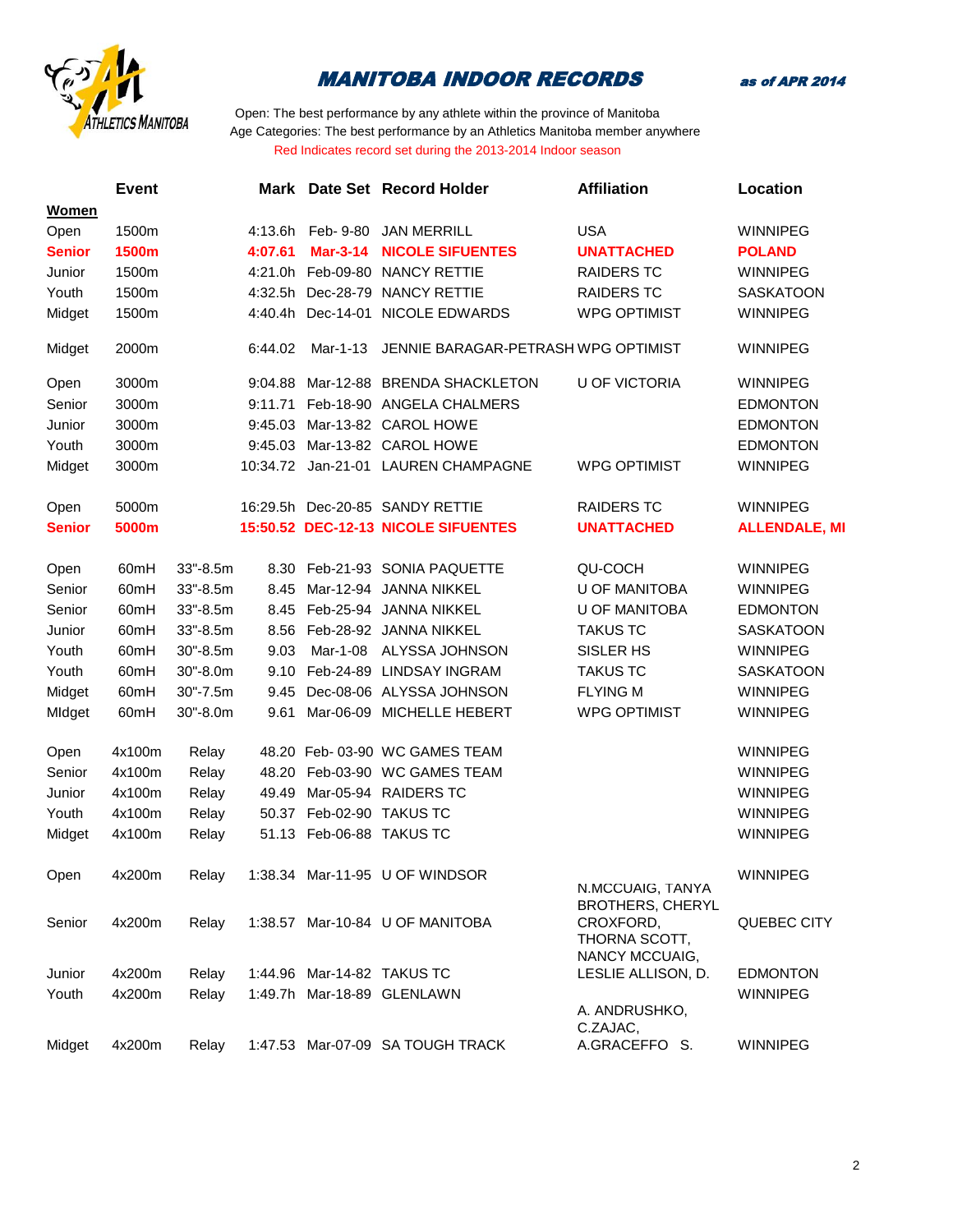

as of APR 2014

|               | <b>Event</b>       |       |                   |                            | Mark Date Set Record Holder         | <b>Affiliation</b>                 | Location           |
|---------------|--------------------|-------|-------------------|----------------------------|-------------------------------------|------------------------------------|--------------------|
| Women         |                    |       |                   |                            |                                     |                                    |                    |
| Open          | 4x400m             | Relay |                   | 3:42.2h Feb-11-84 TAKUS TC |                                     |                                    | <b>WINNIPEG</b>    |
| Senior        | 4x400m             | Relay |                   |                            | 3:42.2h Feb-11-84 TAKUS TC          |                                    | <b>WINNIPEG</b>    |
|               |                    |       |                   |                            |                                     | J.ZRINYI,<br>A.ANDRUSKO, S.        |                    |
| Junior        | 4x400m             | Relay | 3:56.85           | Mar 5-11                   | <b>SA Tough Track</b>               | WANIGASEKARA,                      | <b>WINNIPEG</b>    |
|               |                    |       |                   |                            |                                     | J.ZRINYI,                          |                    |
|               |                    |       |                   |                            |                                     | A.ANDRUSKO,                        |                    |
| Youth         | 4x400m             | Relay | 3:56.85           | Mar 5-11                   | <b>SA Tough Track</b>               | S.WANIGASEKARA,                    | <b>WINNIPEG</b>    |
| Midget        | 4x400m             | Relay | 4:09.9h           |                            | Dec-10-88 WINGS TC                  |                                    | <b>WINNIPEG</b>    |
|               |                    |       |                   |                            |                                     |                                    |                    |
| Open          | 4x800m             | Relay | 8:32.34           |                            | Jan-31-04 PACIFIC ATHLETICS         |                                    | <b>WINNIPEG</b>    |
|               |                    |       |                   |                            |                                     | RAE CASSIDY,<br>DAROLYN TREMBATH,  |                    |
| Senior        | 4x800m             | Relay | 8:53.06           |                            | Mar-11-05 U OF MANITOBA             | L.WHALEN                           | <b>WINNIPEG</b>    |
|               |                    |       |                   |                            |                                     |                                    |                    |
| Open          | High Jump          |       | 1.95m             | Feb- 9-80                  | <b>DEBBIE BRILL</b>                 | PACIFIC COAST CLUB                 | WINNIPEG           |
| Senior        | High Jump          |       | 1.80 <sub>m</sub> |                            | Mar-06-97 TAMMY MAHON               | <b>UNATTACHED</b>                  | <b>WINNIPEG</b>    |
| Junior        | High Jump          |       | 1.80m             |                            | Mar-06-97 TAMMY MAHON               | <b>UNATTACHED</b>                  | <b>WINNIPEG</b>    |
| Youth         | High Jump          |       | 1.80m             |                            | Mar-06-97 TAMMY MAHON               | <b>UNATTACHED</b>                  | <b>WINNIPEG</b>    |
| Midget        | High Jump          |       |                   |                            | 1.70m Nov-21-86 ANDRA YOUNES        | <b>FLYING MAC</b>                  | <b>WINNIPEG</b>    |
|               |                    |       |                   |                            |                                     |                                    |                    |
| Open          | Pole Vault         |       | 4.16m             | Feb-2-12                   | <b>VICTORIA DRESSLER</b>            | <b>WPG OPTIMIST</b>                | <b>WINNIPEG</b>    |
| Senior        | Pole Vault         |       | 4.16m             | Feb-2-12                   | <b>VICTORIA DRESSLER</b>            | <b>WPG OPTIMIST</b>                | <b>WINNIPEG</b>    |
| Junior        | Pole Vault         |       | 3.70m             |                            | Mar-09-12 MELISSA RICHARDS          | <b>WPG OPTIMIST</b>                | <b>WINNIPEG</b>    |
| Youth         | Pole Vault         |       | 3.28 <sub>m</sub> |                            | Feb-14-09 SARAH BOILA               | <b>WPG OPTIMIST</b>                | <b>WINNIPEG</b>    |
| Midget        | Pole Vault         |       |                   |                            | 3.00m Feb-20-08 CARISSA GAUTHIER    | <b>WPG OPTIMIST</b>                | <b>WINNIPEG</b>    |
|               |                    |       |                   |                            |                                     |                                    |                    |
| Open          | Long Jump          |       |                   |                            | 6.12m Feb-21-93 NICOLE DEVONISH     | ON-EG                              | <b>WINNIPEG</b>    |
| Senior        | Long Jump          |       | 5.98m             |                            | Feb-21-91 KERRI DROSDOWECH          | <b>AOTC</b>                        | <b>MINNEAPOLIS</b> |
| Junior        | Long Jump          |       | 5.87m             |                            | Mar-08-13 JOY BECKER                | <b>BISON TRACK &amp; FIELD</b>     | <b>WINNIPEG</b>    |
| Youth         | Long Jump          |       | 5.65m             | Mar-8-80                   | <b>TANYA BROTHERS</b>               | <b>GALAXT TC</b>                   | <b>EDMONTON</b>    |
| Midget        | Long Jump          |       | 5.36m             |                            | Dec-10-11 ROBYN WEAR                | <b>WPG OPTIMIST</b>                | <b>WINNIPEG</b>    |
|               |                    |       |                   |                            |                                     |                                    |                    |
| Open          | Triple Jump        |       |                   |                            | 12.83m Feb-21-93 KELLY DINSMORE     | ONTARIO-BOARD                      | <b>WINNIPEG</b>    |
|               | Senior Triple Jump |       |                   |                            | 12.89m Feb-20-90 LAVERNE CLARKE     | <b>AOTC</b>                        | <b>FLAGSTAFF</b>   |
| Junior        | Triple Jump        |       |                   |                            | 11.50m Mar-04-00 ALANNA BOUDREAU    | <b>WPG OPTIMIST</b>                | <b>WINNIPEG</b>    |
| Youth         | Triple Jump        |       |                   |                            | 11.50m Mar-04-00 ALANNA BOUDREAU    | <b>WPG OPTIMIST</b>                | <b>WINNIPEG</b>    |
|               | Midget Triple Jump |       |                   |                            | 11.40m Mar-02-93 TARA SCHWABE       | <b>RAIDERS TC</b>                  | <b>WINNIPEG</b>    |
|               |                    |       |                   |                            |                                     |                                    |                    |
| Open          | Shot Put           | 4kg   | 16.74m            |                            | Jan-28-95 GEORGETTE REED            | <b>CALGARY SPARTANS</b>            | <b>WINNIPEG</b>    |
| Senior        | Shot Put           | 4kg   |                   |                            | 16.20m Feb-21-88 MELODIE TORCOLACCI | <b>MTC</b>                         | <b>WINDSOR</b>     |
| Junior        | Shot Put           | 4kg   |                   |                            | 14.77m Jan-05-68 MAUREEN DOWDS      | <b>U OF MANITOBA</b>               | <b>EDMONTON</b>    |
| Youth         | Shot Put           | 4kg   |                   |                            | 13.51m Dec-12-86 SUSANNE DANDENAULT | <b>AOTC</b>                        | <b>WINNIPEG</b>    |
| Youth         | <b>Shot Put</b>    | 3kg   |                   |                            | 13.83m Mar-01-14 TAYLOR HEAD        | <b>FLYING M ATHLETICS WINNIPEG</b> |                    |
| <b>Midget</b> | <b>Shot Put</b>    | 4kg   |                   |                            | 12.68m Feb-13-14 TAYLOR HEAD        | <b>FLYING M ATHLETICS WINNIPEG</b> |                    |
| <b>Midget</b> | <b>Shot Put</b>    | 3kg   |                   |                            | 13.83m Mar-01-14 TAYLOR HEAD        | <b>FLYING M ATHLETICS WINNIPEG</b> |                    |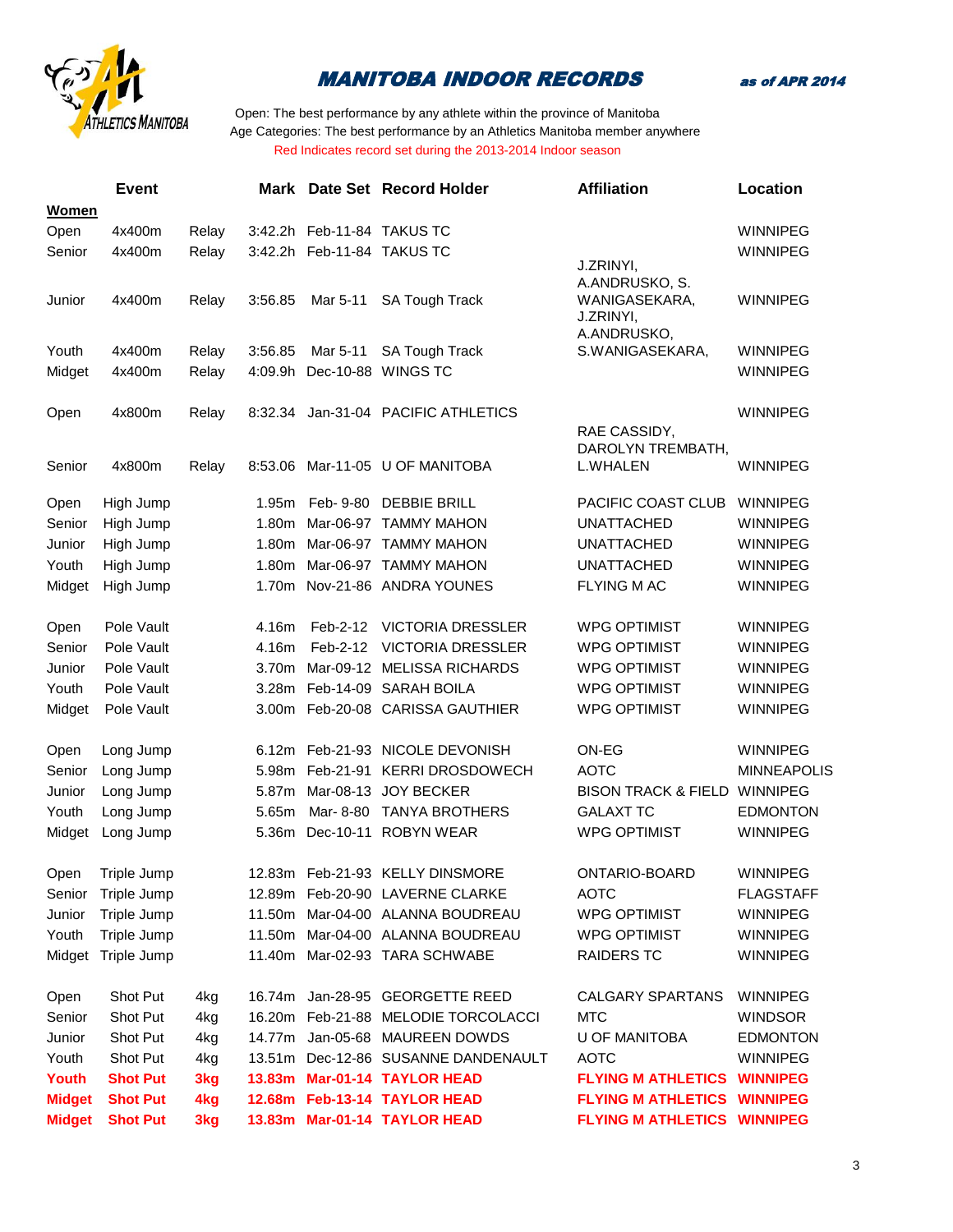



|               | <b>Event</b>      |        | Mark    |                 | Date Set Record Holder              | <b>Affiliation</b>                       | Location         |
|---------------|-------------------|--------|---------|-----------------|-------------------------------------|------------------------------------------|------------------|
| Women         |                   |        |         |                 |                                     |                                          |                  |
| Open          | Wght Thr          | 9.07kg | 20.28m  | Feb-4-11        | <b>HEATHER STEACY</b>               | <b>CHINOOK TRACK &amp; FIEI WINNIPEG</b> |                  |
| Senior        | Wght Thr          | 9.07kg | 17.04m  | Mar- 6-98       | NOREENA BODAGLO                     | <b>U OF MANITOBA</b>                     | <b>WINNIPEG</b>  |
| Junior        | Wght Thr          | 9.07kg | 14.25m  | Mar- 6-10       | <b>KAREN FERRIS</b>                 | <b>U OF MANITOBA</b>                     | <b>WINNIPEG</b>  |
| Youth         | Wght Thr          | 9.07kg | 10.84m  |                 | Dec-04-10 ALEXA MATWYCZUK           | <b>FLYING M ATHLETICS</b>                | WINNIPEG         |
| Open          | Pentathlon        |        |         |                 | 3978 Feb-27-04 JESSICA ZELINKA      | <b>U OF CALGARY</b>                      | <b>WINNIPEG</b>  |
| Senior        | Pentathlon        |        |         |                 | 3513 Feb-27-99 MELANIE GREGG        | <b>U OF MANITOBA</b>                     | <b>EDMONTON</b>  |
| <b>Junior</b> | <b>Pentathlon</b> |        | 3458    | <b>Feb-2-14</b> | <b>ROBYN WEAR</b>                   | <b>WPG OPTIMIST</b>                      | <b>REGINA</b>    |
| Youth         | Pentathlon        |        | 3305    |                 | Jan-18-13 ROBYN WEAR                | <b>WPG OPTIMIST</b>                      | WINNIPEG         |
| Midget        | Pentathlon        |        | 2800    |                 | Dec-10-11 ROBYN WEAR                | <b>WPG OPTIMIST</b>                      | <b>WINNIPEG</b>  |
| <b>Men</b>    |                   |        |         |                 |                                     |                                          |                  |
| Open          | 60 <sub>m</sub>   |        |         |                 | 6.59 Feb-20-93 BRUNY SURIN          | <b>VIDE</b>                              | <b>WINNIPEG</b>  |
| Senior        | 60 <sub>m</sub>   |        | 6.69    |                 | Feb-21-87 RICK JONES                | <b>RAIDERS TC</b>                        | <b>EDMONTON</b>  |
| Junior        | 60m               |        | 6.83    |                 | Dec-29-82 COURTNEY BROWN            | <b>AOTC</b>                              | <b>SASKATOON</b> |
| Youth         | 60m               |        | 6.83    |                 | Dec-29-82 COURTNEY BROWN            | <b>AOTC</b>                              | <b>SASKATOON</b> |
| Midget        | 60m               |        | 7.31    |                 | Dec-08-07 BEN ALLEN                 | <b>KELVIN</b>                            | <b>WINNIPEG</b>  |
| Midget        | 150m              |        | 17.96   |                 | Mar-05-10 ROBERT ANDERSON           | <b>SISLER</b>                            | <b>WINNIPEG</b>  |
| Open          | 200m              |        |         |                 | 21.27 Feb-15-87 CYPRIAN ENWEANI     | <b>SASKATCHEWAN</b>                      | <b>WINNIPEG</b>  |
| Senior        | 200m              |        |         |                 | 21.36 Feb-11-84 CAL LANGFORD        | <b>RAIDERS TC</b>                        | WINNIPEG         |
| Junior        | 200m              |        |         |                 | 21.37 Feb-11-84 COURTNEY BROWN      | <b>AOTC</b>                              | <b>WINNIPEG</b>  |
| Youth         | 200m              |        | 22.45   | Mar- 2-01       | NATHAN VADEBONCOEUR                 | <b>WPG OPTIMIST</b>                      | <b>WINNIPEG</b>  |
| Midget        | 200m              |        | 22.9    |                 | Dec-10-10 JOSHUA AHLBAUM-ATEAH      | <b>SA TOUGH TRACK</b>                    | <b>WINNIPEG</b>  |
| Open          | 300m              |        | 32.53   |                 | Feb-02-08 TYLER CHRISTOPHER         | <b>LEGACY ATHLETICS</b>                  | <b>WINNIPEG</b>  |
| Senior        | 300m              |        | 33.62   |                 | Feb-09-85 ANDRE SMITH               | <b>RAIDERS TC</b>                        | <b>WINNIPEG</b>  |
| Junior        | 300m              |        | 34.1h   |                 | Jan-26-84 COURNTEY BROWN            | <b>AOTC</b>                              | <b>WINNIPEG</b>  |
| Youth         | 300m              |        | 35.55   |                 | Dec-01-01 NATHAN VADEBONCOEUR       | <b>WPG OPTIMIST</b>                      | <b>WINNIPEG</b>  |
| Midget        | 300m              |        | 37.25   |                 | Dec-29-80 COURTNEY BROWN            | <b>AOTC</b>                              | <b>SASKATOON</b> |
| Open          | 400m              |        |         |                 | 47.07 Feb-20-93 MARK JACKSON        | <b>PHOENIX</b>                           | <b>WINNIPEG</b>  |
| Senior        | 400m              |        |         |                 | 47.08 Feb-06-88 ANDRE SMITH         | <b>RAIDERS TC</b>                        | WINNIPEG         |
| Junior        | 400m              |        |         |                 | 47.98 Dec-16-03 NATHAN VADEBONCOEUR | <b>WPG OPTIMIST</b>                      | <b>WINNIPEG</b>  |
| Youth         | 400m              |        |         |                 | 49.53 Mar-04-00 ERIK SPROLL         | ST. PAULS HS                             | <b>WINNIPEG</b>  |
| Midget        | 400m              |        |         |                 | 52.1h Dec-29-73 GARRY KOENIG        | <b>RAZORBACK TC</b>                      | <b>SASKATOON</b> |
| Midget        | 400m              |        |         |                 | 52.1h Mar-20-87 BRAD CUMMINGS       | <b>WESTDALE JR HIGH</b>                  | <b>WINNIPEG</b>  |
| Open          | 600m              |        | 1:16.10 |                 | Mar-11-95 BYRON GOODWIN             | <b>U OF MANITOBA</b>                     | <b>WINNIPEG</b>  |
| Senior        | 600m              |        | 1:16.10 |                 | Mar-11-95 BYRON GOODWIN             | <b>U OF MANITOBA</b>                     | <b>WINNIPEG</b>  |
| Junior        | 600m              |        | 1:19.39 |                 | Mar-8-07 FERGUSON, QUIN             | <b>U OF MANITOBA</b>                     | <b>MONTREAL</b>  |
| Youth         | 600m              |        | 1:20.5h |                 | Dec-02-00 ERIK SPROLL               | <b>UNATTACHED</b>                        | WINNIPEG         |
| Midget        | 600m              |        | 1:28.67 |                 | Jan-13-96 JORDAN FIERCE             | <b>WPG OPTIMIST</b>                      | WINNIPEG         |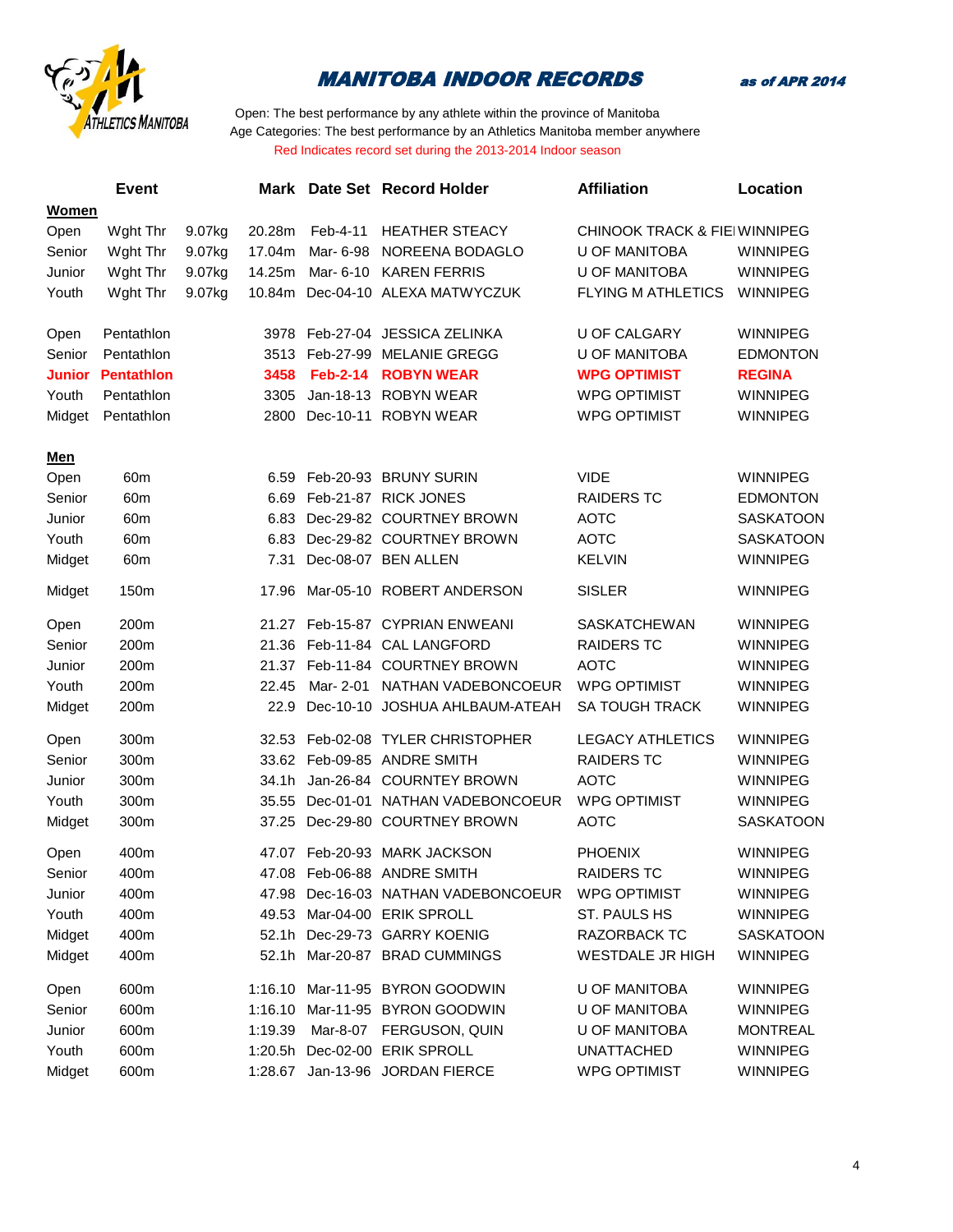

as of APR 2014

|        | <b>Event</b>     |             |          |                           | Mark Date Set Record Holder        | <b>Affiliation</b>                                                                    | Location           |
|--------|------------------|-------------|----------|---------------------------|------------------------------------|---------------------------------------------------------------------------------------|--------------------|
| Men    |                  |             |          |                           |                                    |                                                                                       |                    |
| Open   | 800m             |             |          |                           | 1:49.22 Feb-30-93 KEVIN SULLIVAN   | <b>BRANTFORD</b>                                                                      | <b>WINNIPEG</b>    |
| Senior | 800m             |             |          |                           | 1:48.16 Feb-12-05 ERIK SPROLL      | <b>KANSAS STATE</b>                                                                   | AMES               |
| Junior | 800m             |             | 1:50.07  |                           | Feb- 9-02 ERIK SPROLL              | <b>KANSAS STATE</b>                                                                   | AMES               |
| Youth  | 800m             |             | 1:53.40  |                           | Feb- 5-00 ERIK SPROLL              | <b>UNATTACHED</b>                                                                     | WINNIPEG           |
| Midget | 800m             |             |          | 2:01.25 Dec-08-12 JAY ORT |                                    | <b>UNATTACHED</b>                                                                     | <b>WINNIPEG</b>    |
| Open   | 1000m            |             |          |                           | 2:23.2h Mar-09-90 MIKE BURKE       | U OF TORONTO                                                                          | <b>WINNIPEG</b>    |
| Senior | 1000m            |             | 2:23.03  |                           | Feb-23-96 DARYL FILLION            | <b>U OF MANITOBA</b>                                                                  | <b>EDMONTON</b>    |
| Junior | 1000m            |             | 2:26.21  |                           | Feb-28-03 KRISTJAN HUNTER          | <b>IOWA STATE</b>                                                                     | <b>LINCOLN</b>     |
| Youth  | 1000m            |             | 2:32.40  |                           | Dec-04-99 ERIK SPROLL              | <b>PRAIRIE FIRE</b>                                                                   | <b>WINNIPEG</b>    |
| Midget | 1000m            |             |          | 2:39.8h Dec-01-12 JAY ORT |                                    | <b>UNATTACHED</b>                                                                     | <b>WINNIPEG</b>    |
| Midget | 1200m            |             | 3:21.59  | Mar-03-12 JAY ORT         |                                    | <b>UNATTACHED</b>                                                                     | <b>REGINA</b>      |
| Open   | 1500m            |             | 3:41.87  | Feb- 6-88                 | DOUG CONSIGLIO                     | <b>U OF ARKANSAS</b>                                                                  | <b>WINNIPEG</b>    |
| Senior | 1500m            |             | 3:47.35  |                           | Mar-09-90 HENRY KLASSEN            | <b>PACESETTER</b>                                                                     | <b>WINNIPEG</b>    |
| Junior | 1500m            |             |          |                           | 3:53.6h Feb-09-80 CAREY PENNER     | DAKOTA COLLEGIATE                                                                     | WINNIPEG           |
| Youth  | 1500m            |             |          |                           | 3:57.32 Mar-03-01 KRISTJAN HUNTER  | <b>WPG OPTIMIST</b>                                                                   | <b>WINNIPEG</b>    |
| Midget | 1500m            |             |          |                           | 4:10.4h Nov-26-71 ED ROMANOWSKI    | <b>WINGS TC</b>                                                                       | <b>WINNIPEG</b>    |
| Youth  | <b>Mile</b>      |             | 4:17.62  | <b>Mar-16-14 JAY ORT</b>  |                                    | <b>UNATTACHED</b>                                                                     | <b>New York</b>    |
| Midget | 2000m            |             | 6:38.15  |                           | Jan-20-12 ALEXANDRE ROUGEAU        | <b>CENTRAL ATHLETICS</b>                                                              | <b>WINNIPEG</b>    |
| Open   | 3000m            |             | 8:01.89  |                           | Feb- 1-03 GRAHAM HOOD              | PACIFIC ATLETICS                                                                      | <b>WINNIPEG</b>    |
| Senior | 3000m            |             | 8:08.31  | Mar-8-91                  | DARREN KLASSEN                     | <b>U OF MANITOBA</b>                                                                  | <b>WINDSOR</b>     |
| Junior | 3000m            |             | 8:19.09  | Feb- 7-87                 | DARREN KLASSEN                     | <b>GWA</b>                                                                            | <b>WINNIPEG</b>    |
| Youth  | 3000m            |             | 8:35.68  |                           | Mar- 6-98 WILL THRIFT              | <b>WPG OPTIMIST</b>                                                                   | <b>WINNIPEG</b>    |
| Midget | 3000m            |             | 9:02.11  |                           | Dec-15-01 PABLO BATISTA            | <b>WPG OPTIMIST</b>                                                                   | <b>WINNIPEG</b>    |
| Open   | 5000m            |             | 14:25.1h |                           | Jan-10-88 DARREN KLASSEN           | <b>U OF MANITOBA</b>                                                                  | <b>WINNIPEG</b>    |
| Senior | 5000m            |             | 14:10.0h |                           | Jan-18-92 CHAD JOHNSTON            | <b>PACESETTER</b>                                                                     | <b>MINNEAPOLIS</b> |
| Junior | 5000m            |             |          |                           | 14:46.2h Dec-19-86 DARREN KLASSEN  | <b>GWA</b>                                                                            | <b>WINNIPEG</b>    |
| Open   | 60mH             | 42"-9.14m   |          |                           | 7.77 Feb-4-06 JARED MCLEOD         | <b>WPG OPTIMIST</b>                                                                   | <b>WINNIPEG</b>    |
| Senior | 60mH             | 42"-9.14m   |          |                           | Jan-28-06 JARED MCLEOD             | WPG OPTIMIST                                                                          | LEXINGTON, KY      |
| Junior | 60mH             | 39"-9.14m   | 8.14     |                           | Mar-02-13 ERIC GUY                 | <b>WPG OPTIMIST</b>                                                                   | <b>WINNIPEG</b>    |
| Youth  | 60 <sub>mH</sub> | 36"-9.14m   | 8.2      | Mar-2-12                  | <b>ERIC GUY</b>                    | <b>WPG OPTIMIST</b>                                                                   | <b>WINNIPEG</b>    |
| Youth  | 60 <sub>mH</sub> | 36"-8.5m    | 8.68     |                           | Mar 24-10 GRAHAM WOO               | <b>JOHN TAYLOR</b>                                                                    | <b>WINNIPEG</b>    |
| Midget | 60mH             | $33 - 8.5m$ |          | 8.92 Dec-11-09 ERIC GUY   |                                    | <b>WPG OPTIMIST</b>                                                                   | <b>WINNIPEG</b>    |
| Midget | 60mH             | 33"-8.0m    | 9.33     | Mar- 4-99                 | <b>THOM ETUK</b>                   | <b>GRANT PARK</b>                                                                     | <b>WINNIPEG</b>    |
| Open   | 4x100m           | Relay       |          | 42.55 Feb-4-89            | <b>RAIDERS TC</b>                  |                                                                                       | <b>WINNIPEG</b>    |
| Senior | 4x100m           | Relay       |          |                           | 42.55 Feb-04-89 RAIDERS TC         |                                                                                       | <b>WINNIPEG</b>    |
| Junior | 4x100m           | Relay       |          | 44.06 Feb-02-91 AOTC      |                                    | Karl Dela Cruz, John                                                                  | <b>WINNIPEG</b>    |
| Youth  | 4x100m           | Relay       |          |                           | 45.25 Mar-04-11 SISLER HIGH SCHOOL | Mar Francisco, Robert<br>Anderson, Brendan<br>KYLE LEECH, ROBERT<br>ANDERSON, BRAYDEN | <b>WINNIPEG</b>    |
| Midget | 4x100m           | Relay       |          |                           | 47.25 Dec-05-09 WPG OPTIMIST       | SCHINDEL, LEVI                                                                        | WINNIPEG<br>5      |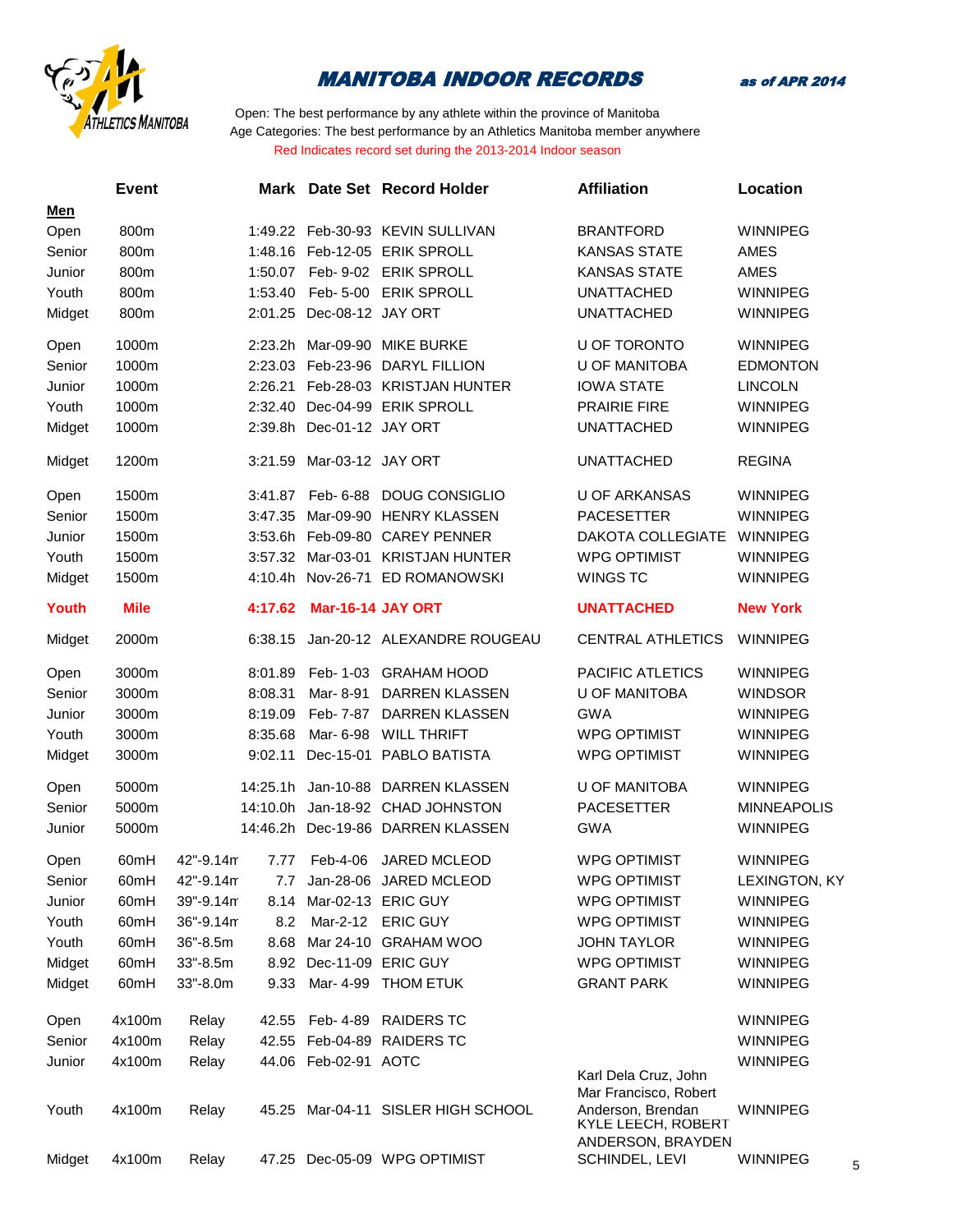

as of APR 2014

|        | <b>Event</b>             |              |                   |                         | Mark Date Set Record Holder            | <b>Affiliation</b>                            | Location          |
|--------|--------------------------|--------------|-------------------|-------------------------|----------------------------------------|-----------------------------------------------|-------------------|
| Men    |                          |              |                   |                         |                                        |                                               |                   |
| Open   | 4x200m                   | Relay        |                   |                         | 1:27.05 Jan-29-94 CANADIAN JUNIOR TEAM | David Szczepaniak,                            | <b>WINNIPEG</b>   |
|        |                          |              |                   |                         |                                        | Zacharie Durand,                              |                   |
| Senior | 4x200m                   | Relay        |                   |                         | 1:27.63 Mar-07-08 U OF MANITOBA        | Nathan Labbe, Quin                            | <b>MONTREAL</b>   |
|        |                          |              |                   |                         |                                        | PATRICK DUNCAN.<br>M.FITKOWSKY, RIEL          |                   |
| Junior | 4x200m                   | Relay        |                   |                         | 1.33.14 Dec-12-09 KELVIN HIGH SCHOOL   | <b>WILMOTT, BEN ALLEN</b>                     | <b>WINNIPEG</b>   |
|        |                          |              |                   |                         |                                        | PATRICK DUNCAN,                               |                   |
|        |                          |              |                   |                         |                                        | M.FITKOWSKY, RIEL                             |                   |
| Youth  | 4x200m                   | Relay        |                   |                         | 1.33.14 Dec-12-09 KELVIN HIGH SCHOOL   | WILMOTT, BEN ALLEN<br>PATRICK DUNCAN,         | <b>WINNIPEG</b>   |
|        |                          |              |                   |                         |                                        | M.FITKOWSKY, VINNY                            |                   |
| Midget | 4x200m                   | Relay        |                   |                         | 1:38.45 Dec-07-07 KELVIN HIGH SCHOOL   | CANNATA, BEN ALLEN WINNIPEG                   |                   |
|        |                          |              |                   |                         |                                        | WAYNE CRUMP,                                  |                   |
|        |                          |              |                   |                         |                                        | SIMON TREPEL, B.                              |                   |
| Open   | 4x400m                   | Relay        |                   |                         | 3:15.94 Mar-14-92 U OF MANITOBA        | PLAXTON, BYRON                                | WINNIPEG          |
|        |                          |              |                   |                         |                                        | PETER STOVEL, GORD<br>ORLIKOW, ANDRE          |                   |
| Senior | 4x400m                   | Relay        | 3:13.31           |                         | Jan-31-87 RAIDERS TC                   | SMITH, CAL                                    | <b>SHERBROOKE</b> |
| Junior | 4x400m                   | Relay        |                   | 3:23.37 Mar-06-88 TAKUS |                                        |                                               | <b>WINNIPEG</b>   |
|        |                          |              |                   |                         |                                        | <b>J. AHLBAUM-ATEAH,</b>                      |                   |
|        |                          |              |                   |                         |                                        | <b>S.DILLON.S.</b>                            |                   |
| Youth  | 4x400m                   | <b>Relay</b> | 3:32.00           |                         | <b>Nov-30-13 SA TOUGH TRACK</b>        | <b>JOHNSON, C.BOYD</b><br>LOUIS RIVARD, GREY  | <b>WINNIPEG</b>   |
|        |                          |              |                   |                         |                                        | BRYSON, DAVE                                  |                   |
| Midget | 4x400m                   | Relay        |                   | 3:38.1h Dec-30-80 AOTC  |                                        | MCKENZIE,                                     | <b>SASKATOON</b>  |
|        |                          |              |                   |                         |                                        | <b>JEFF GIESBRECHT,</b>                       |                   |
|        |                          |              |                   |                         |                                        | MIKE KEMP, JIM DYCK,                          |                   |
| Open   | 4x800m                   | Relay        |                   |                         | 7:29.23 Mar-10-95 U OF MANITOBA        | <b>CHRIS WEBER</b><br><b>JEFF GIESBRECHT,</b> | <b>WINNIPEG</b>   |
|        |                          |              |                   |                         |                                        | MIKE KEMP, JIM DYCK,                          |                   |
| Senior | 4x800m                   | Relay        |                   |                         | 7:29.23 Mar-10-95 U OF MANITOBA        | <b>CHRIS WEBER</b>                            | WINNIPEG          |
|        |                          |              |                   |                         |                                        |                                               |                   |
| Open   | High Jump                |              |                   |                         | 2.24m Feb-22-75 DWIGHT STONES          | <b>PACIFIC COAST</b>                          | <b>WINNIPEG</b>   |
| Senior | High Jump                |              | 2.17m             | Jan-9-04                | MICHAEL KIZINKEWICH                    | <b>KANSAS STATE</b>                           | <b>KANSAS</b>     |
| Junior | High Jump                |              |                   |                         | 2.09m Dec-15-01 MICHAEL KIZINKEWICH    | <b>WPG OPTIMIST</b>                           | <b>WINNIPEG</b>   |
| Youth  | High Jump                |              |                   |                         | 2.06m Dec-07-07 LUCAS RODEWALD         | <b>WPG OPTIMIST</b>                           | <b>WINNIPEG</b>   |
| Midget | High Jump                |              | 1.90m             |                         | Dec-30-80 LOUIS RIVARD                 | <b>AOTC</b>                                   | <b>SASKATOON</b>  |
| Open   | Pole Vault               |              | 5.65m             |                         | Mar-13-92 DOUG WOOD                    | YORK U                                        | <b>WINNIPEG</b>   |
| Senior | Pole Vault               |              |                   |                         | 4.87m Feb-14-76 JOHN FELLING           | CANADA                                        | <b>WINNIPEG</b>   |
| Junior | Pole Vault               |              |                   |                         | 4.50m Feb-13-13 VITALY BILENKO         | <b>WPG OPTIMIST</b>                           | <b>WINNIPEG</b>   |
| Youth  | Pole Vault               |              | 4.10m             |                         | Feb-4-11 VITALY BILENKO                | <b>WPG OPTIMIST</b>                           | <b>WINNIPEG</b>   |
|        | <b>Midget Pole Vault</b> |              | 3.30 <sub>m</sub> |                         | <b>Nov-30-13 JAMES KENNY</b>           | <b>WPG OPTIMIST</b>                           | <b>WINNIPEG</b>   |
|        |                          |              |                   |                         |                                        |                                               |                   |
| Open   | Long Jump                |              |                   |                         | 7.77m Feb-21-93 IAN JAMES              | <b>UTTC</b>                                   | <b>WINNIPEG</b>   |
| Senior | Long Jump                |              | 7.61m             | Mar- 6-98               | <b>MIKE LABERGE</b>                    | <b>FLYING M</b>                               | <b>WINNIPEG</b>   |
| Junior | Long Jump                |              | 7.26m             |                         | Feb-23-07 NATHAN LABBE                 | <b>U OF MANITOBA</b>                          | <b>WINNIPEG</b>   |
| Youth  | Long Jump                |              | 6.74m             |                         | Dec-03-05 NATHAN LABBE                 | <b>WPG OPTIMIST</b>                           | <b>WINNIPEG</b>   |
| Midget | Long Jump                |              | 6.31 <sub>m</sub> |                         | Dec-08-05 DAVID WALFORD                | BISON TRACK & FIELD WINNIPEG                  |                   |